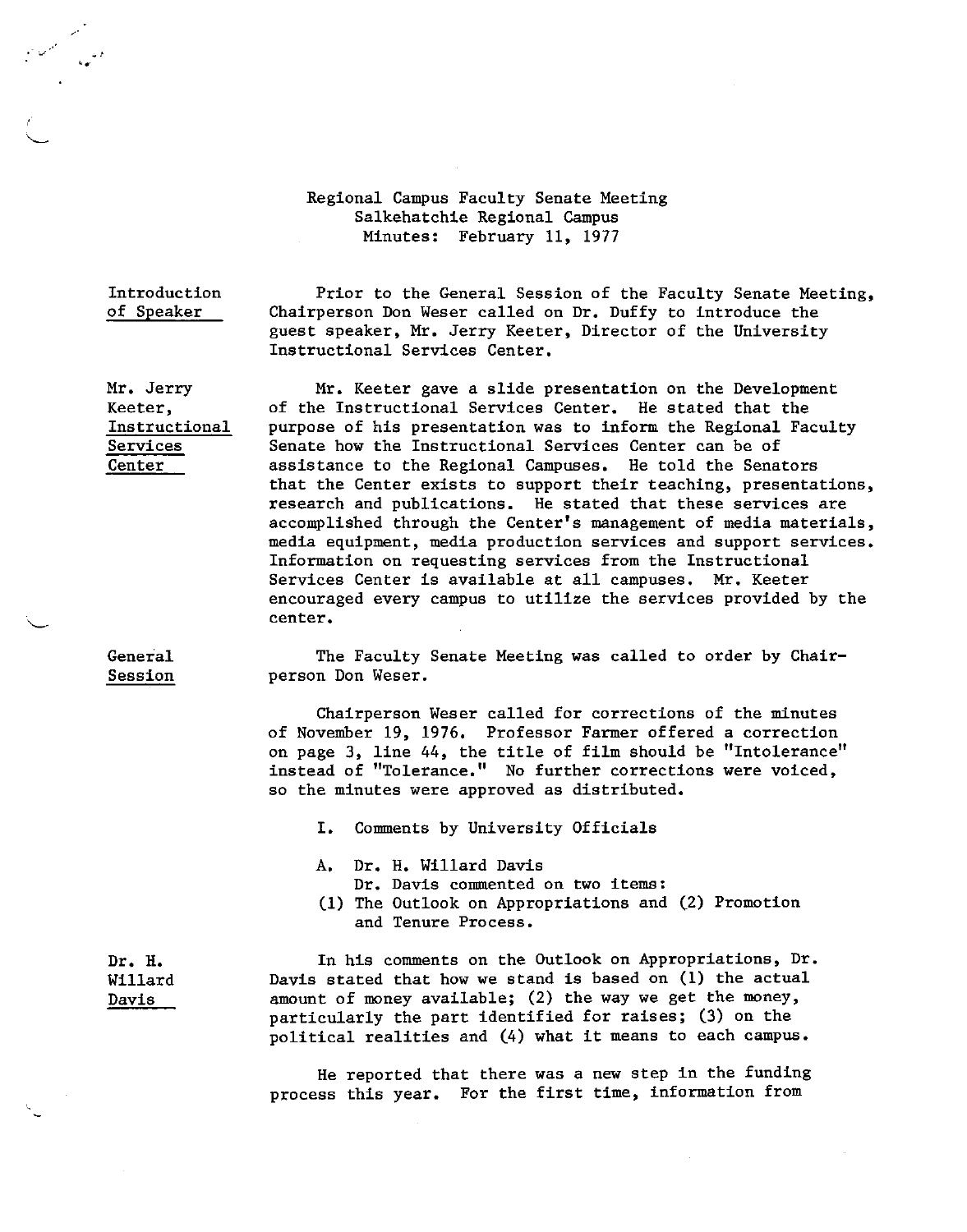the Governor's Office by the Budget and Control Board gave the income outlook for 1977-78 and stated that the appropriations would be divided among all agencies.

Some reductions were made in the budget by the Commission on Higher Education which were based on the formula for funding.

After presenting the budget to the Budget and Control Board, the Commission accepted some recommendations made by the Board.

Dr. Davis also stated that another circumstance was the fringe benefits, which had to be funded. At the present time, one - half of the funds for fringe benefits are paid by the state appropriations bill, however, after next year the University will be responsible for the entire amount.

He stated that the basic salary increase for the next year is 4% and the other 4% is for re-emplementation of the merit system for classified employees. Dr. Davis encouraged more interest and participation in the State Employees Association. He told the senators that 98% of the members are classified employees.

Dr. Davis stated the present Promotion and Tenure Process has been in operation for three years and that recommendations will be made on the fundamental changes in the present process· before June 30, 1977.

B. Dr. John J. Duffy

Dr. Duffy reported that Professor John Wright had been appointed to the Library Committee by President Patterson.

Secondly, the changes in the USC calendar for this year, do not apply to the two-year campuses. He stated if there were changes they would be made on a local basis.

The last pay check will be issued at the middle of May due to the scheduled payment of salaries. summer school will come at the end of the session. The pay check for

Dr. Davis commented on the energy problems stating that the calendar for 1977-78 would be changed. He asked the body for comments on this situation from their campuses.

II. Standing Committee Reports

A. Rights and Responsibilities--Professor Jimmie E. Nunnery (Lancaster) Chairperson.

Promotion and Tenure Process

 $\cdot$   $\cdot$ 

Dr. Duffy

Standing Committee Reports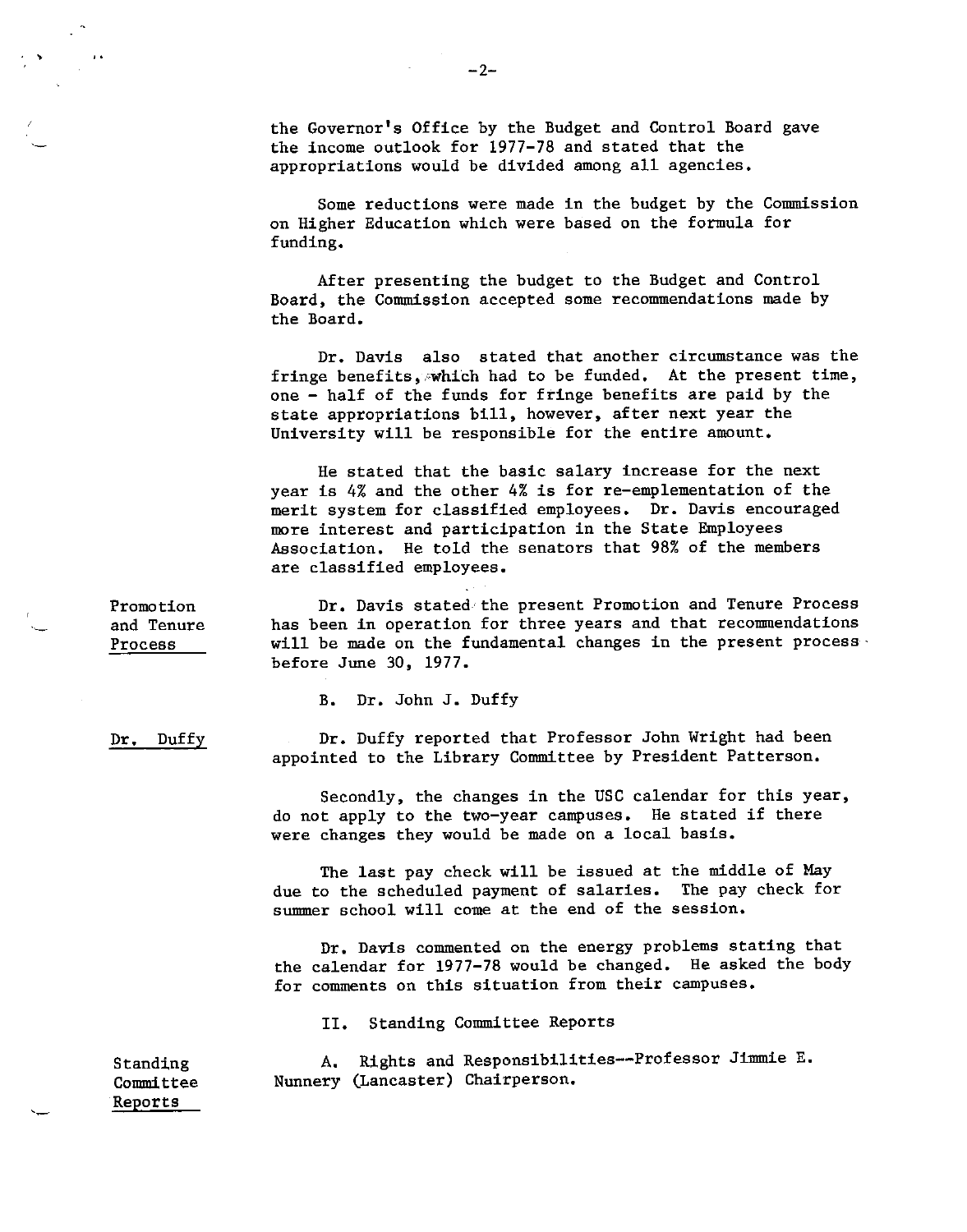Rights and Responsibilities

Professor Nunnery reported on a grade change stating the committee did not see a need to reverse the ruling. This decision was based on the information available to the committee.

Financial Concerns

B. Financial Concerns Committee--Professor Marnie Foster (Lancaster) Chairperson

Professor Foster reported that Professor Harold Sears has access to the information needed for the salary study and will make his report at the next meeting.

Secondly, she read a letter from Dr. James Campbell which was in response to a letter from Chairperson Weser concerning scholarships for children of Regional Campus Faculty. Regional Campus Faculty Children are eligible for scholarships.

During a brief discussion, Dr. Davis stated that these scholarships are only for tuition.

Intra University Services

C. Intra University Services Committee--Professor Maness (Sumter) reported for Professor Sessions (Salkehatchie) Chairperson.

Professor Maness reported on three items discussed in the committee meeting.

(1) Continuation of efforts for positive relationship between the Regional Campus Libraries and the Main Campus Library.and Dr. John Wright has received a letter of appointment to the Libraty Committee from President Patterson.

(2) The committee contacted Steve Garris concerning changes in fees for graduate courses and reported that the fees are the same. (\$10.00 per course).

(3) Increasing difficulty of Athletic Programs due to the energy crisis. After a brief discussion, the committee decided to leave this up to individual campuses.

III. Special Committee Reports

Library Committee

A. Library Committee--Professor John Wright (Union) Representative.

Professor Wright reported he had received a letter from Dr. Patterson appointing him to the committee. He had talked with the Chairman of the committee and will attend his first meeting on February 23. He asked for comments or questions to be reported to the committee.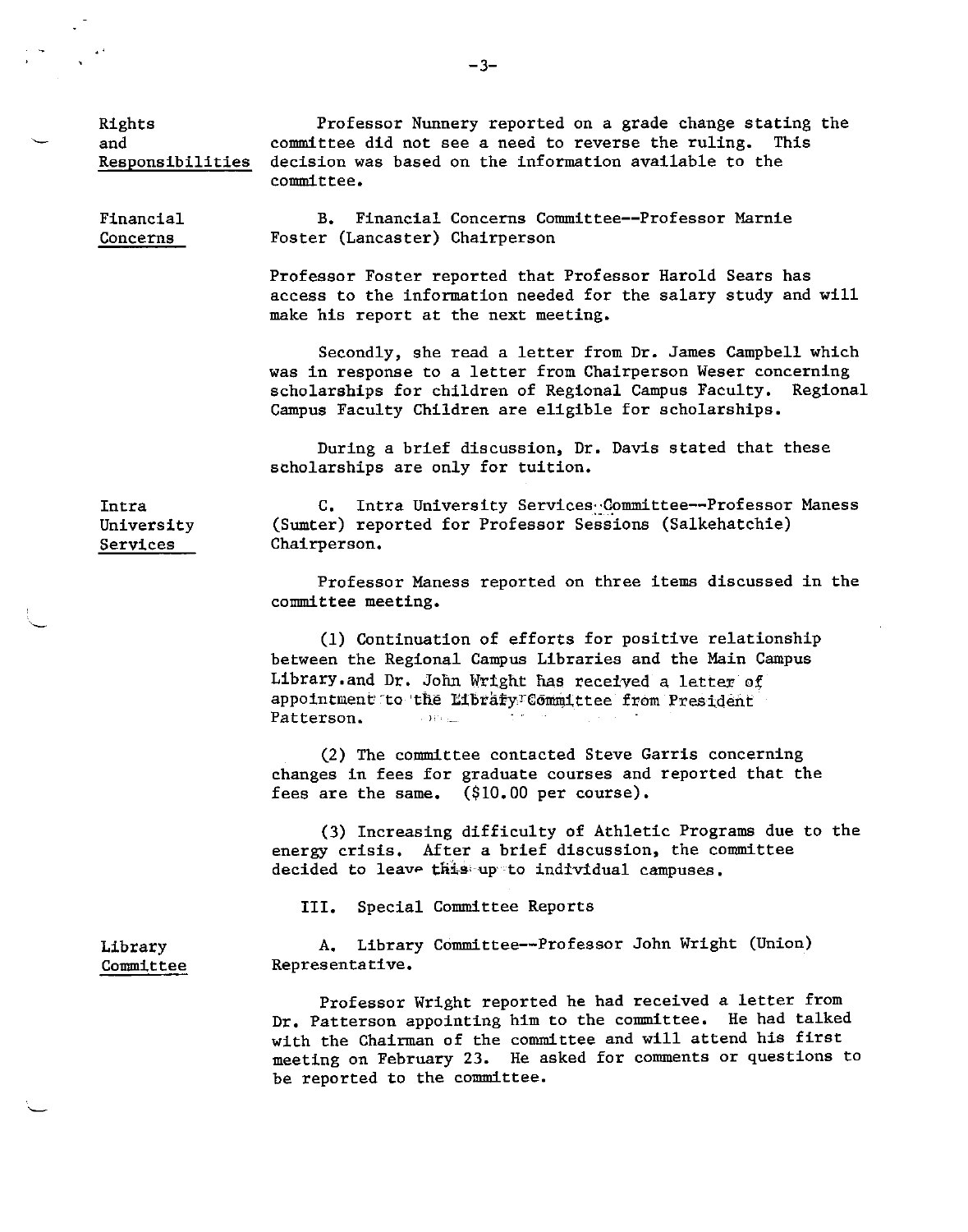Curricula and New Courses

B, Curricula and New Courses Committee--Professor Marnie Foster (Lancaster) Representative,

Professor Foster reported that the committee had six meetings and all proposals were approved, Refer to the Columbia Faculty Senate Minutes for a detailed report on changes,

She reported extensive changes are coming up in the next meeting, This includes Art, English, Comparative Literature and Philosophy.

Discussion

Chairperson Weser (Sumter) asked Professor Foster about the communications between the Curricula and New Courses Committee and the various departments in regards to the Regional Campuses being informed of changes taking place prior to the meetings,

After a brief discussion, the body agreed that some provisions should be made for informing the Regional Campuses of the changes that will affect the courses on the Regional Campuses.

C. Faculty Welfare Committee--Professor John Woodward (Military) Representative,

No report,

Academic Advisory Committee

Faculty Welfare Committee

> D, Academic Advisory--Faculty Liason Committee, Professor Emilie Towler (Aiken) Representative.

Professor Towler reported the Academic Advisory is reviewing the sabbatical leave policy. She encouraged more interest from the Regional Campuses on sabbatical leave and asked the body to submit comments to her on this matter,

Professor Towler reported in the meeting on December 10th, that by action of the Faculty Senate and the Graduate Faculty all colleges within the University are encouraged to take their own action in five categories and **these** are: (1) criteria for entrance into degree programs; (2) the criteria for determining scholastic eligibility of majors enrolled in degree programs; (3) the number of majors a degree may accommodate; (4) attendance and (5) student petitions.

Professor Towler stated this action directly concerns the Regional Campuses because of students transferring to the Columbia Campus and that Regional Campuses should have input into the scholastic eligibility of those going into their junior year and, also, the number of majors is an important factor to the Regional Campuses.